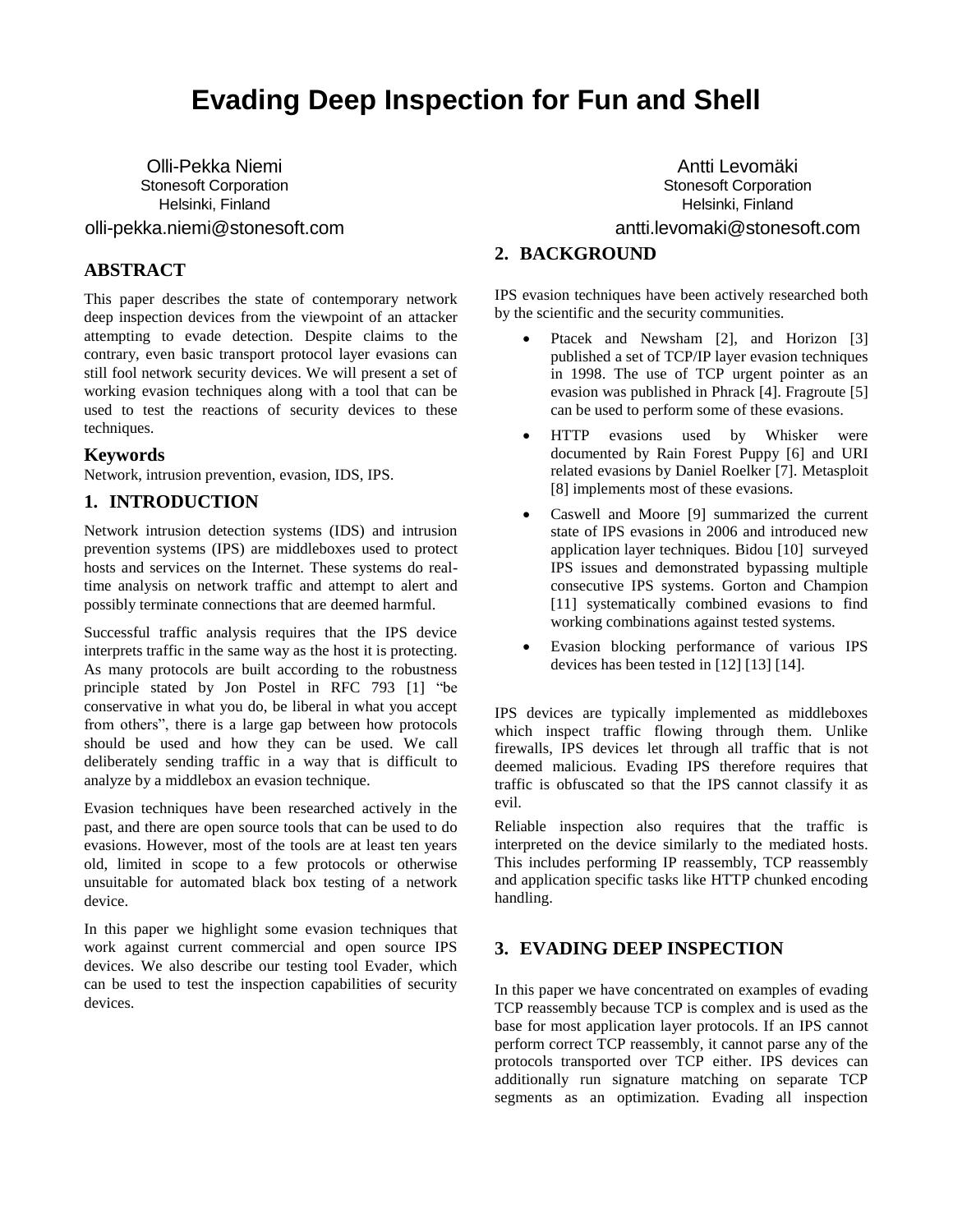therefore may require both breaking TCP reassembly capabilities and making sure that individual segments do not contain anything a signature could match to.

We will highlight a few evasion techniques that currently have a high success rate in thwarting the TCP reassembly of the tested systems. All methods can be combined with non-standard TCP segmentation to avoid packet-based signatures.

Additionally, custom shellcode encoders should be used to avoid signatures targeting commonly used encoders, e.g., stock Metasploit encoders.

#### **3.1 TCP PAWS**

The PAWS (Protection Against Wrapped Sequence numbers) algorithm is defined in RFC1323 [12]. The algorithm uses TCP timestamps to drop segments that contain timestamps older than the last successfully received segment. Most modern hosts implement PAWS. Its use as an evasion was described already by Ptacek and Newsham in 1998 [2].

PAWS causes problems for TCP reassembly when the IPS does not know which segments the end hosts accept or discard. Once the IPS decides to accept a segment that the end host does not, or vice versa, the reassembled TCP streams differ in the IPS and the end host.

TCP segments designated for PAWS elimination can be created by duplicating a valid TCP segment and moving its timestamp value backwards. The actual contents of the duplicate segment can be arbitrary, e.g., a non-malicious version of a protocol message.

#### **3.2 SYN retransmit**

TCP assigns a sequence number for each byte of payload and the control flags SYN and FIN [1]. Hosts receiving data with an already acknowledged sequence number will discard the parts already handled and process new data if present.

This behavior allows for retransmitting the initial SYN flag along with the first TCP segment containing payload. IPS devices may have problems with the unexpected combination of a retransmitted SYN flag and new payload in an established connection.

#### **3.3 IPv4 options**

IPv4 packet headers can contain options [13]. If any of the options are invalid, the whole IPv4 packet should be discarded by the receiving host. This can cause problems if the inspecting device and the end host discard different packets.

#### **3.4 TCP urgent data**

TCP payload can be marked as urgent with the urgent pointer. The receiving TCP socket can handle urgent data as either inline or out-of-band. Out-of-band data is not returned via normal recv() calls and gets discarded by applications that do not use urgent data. Most operating systems default to out-of-band urgent data [13].

The use of TCP urgent data as an evasion was documented in 2001 [4]. It is problematic for IPS devices because the choice between handling data as inline or out-of-bound is application specific.

#### **3.5 TCP receive window**

TCP receive window is the amount of new data that the sending side is willing to receive. An attacker can advertise a small window size to force the other end of the TCP connection into sending small segments.

This complements sending small TCP segments by allowing the attacker to control TCP segment sizes in both directions.

## **4. EVADER**

Evader [14] is a tool for testing the deep inspection capabilities of an IPS device. It has a few exploits using different application layer protocols and a set of evasions that can be applied to them. By using real exploits and real vulnerable victim hosts we can easily verify that an attack was successful and that the applied evasions did not make the traffic unintelligible.

Evader is built on a proprietary user-space TCP/IP stack. It has application clients/servers for higher layer protocols. This allows Evader to have complete control over every packet sent during execution, as opposed to using a combination of separate tools which each handle their own layer.

Exploits are further divided into stages over time. Each stage corresponds to a step in the application protocol, for example "SMB Session Setup" or "MSRPC Bind". Evasions can be targeted to all or a set of stages. Targeting evasions to specific stages critical to IPS detection makes anomaly-based blocking more difficult as the protocol anomaly may be present only once during a connection instead of occurring frequently.

All exploits containing shellcode can be run 'obfuscated'. The obfuscated version generates a different shellcode encoder and possible NOP sled for each execution to avoid exploit based detection. Normal versions of these exploits attempt to look like commonly found public exploits.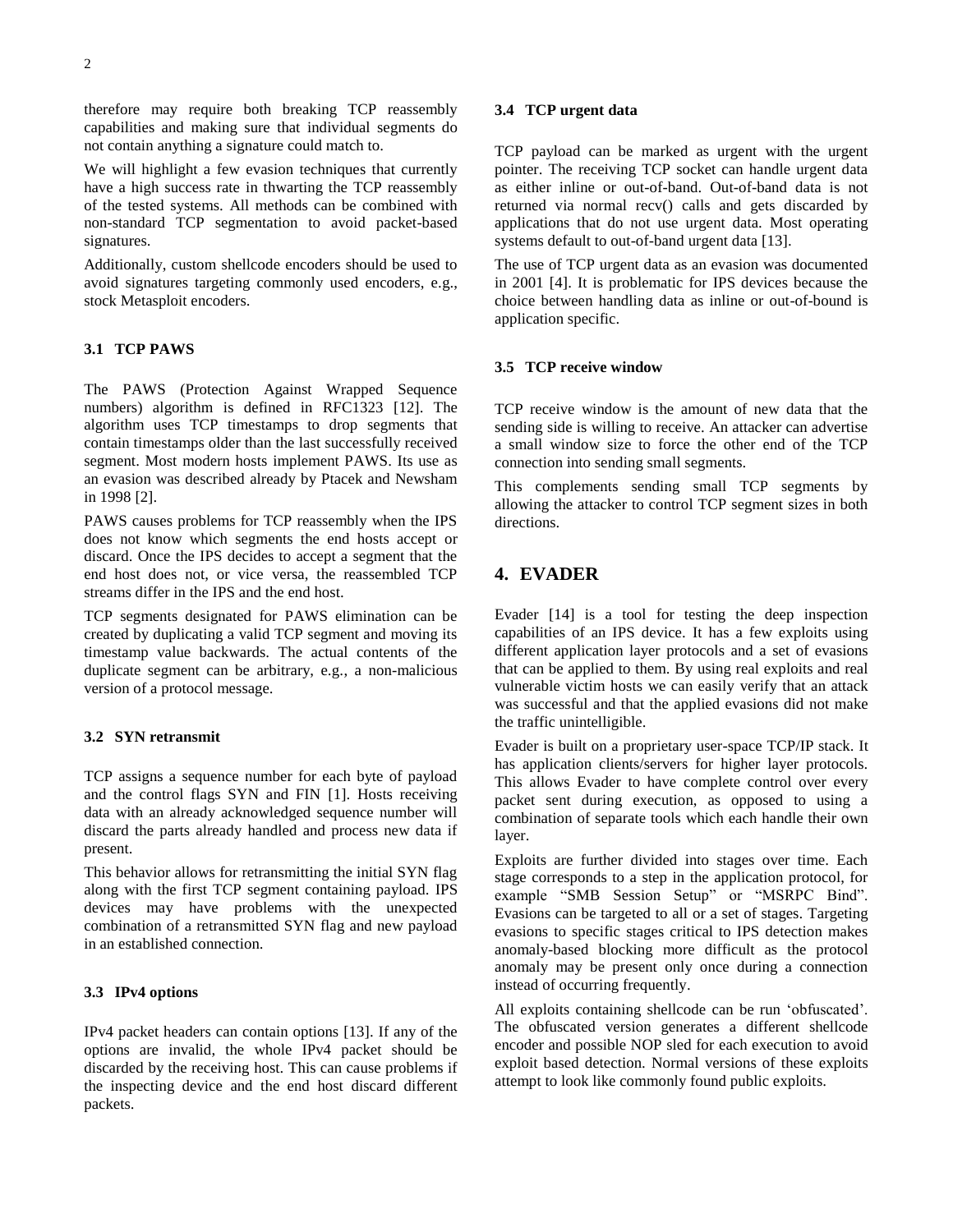# **4.1 Exploits**

Because we are testing IPS inspection capabilities and not doing penetration testing, we have chosen exploits that are old and well known. All IPS devices should detect them with no evasions applied:

- CVE-2008-4250, MSRPC Server Service Vulnerability [14].
	- o A buffer overflow vulnerability in Microsoft Windows allowing arbitrary code execution. Widely exploited by the Conficker worm.
	- o Evader targets a Windows XP SP2 host.
	- o Protocols used: IP, TCP, NetBIOS, SMB, MSRPC.
- CVE-2004-1315, HTTP phpBB highlight
	- o Input sanitation vulnerability in phpBB allowing arbitrary PHP execution. Exploited by the Santy.A worm in 2004.
	- o Protocols used: IP, TCP, HTTP
- CVE-2012-0002, Windows RDP Denial of Service [15].
	- o Vulnerability in the Remote Desktop Protocol implementation in Microsoft Windows.
	- o Exploit in Evader crashes unpatched Windows 7 hosts.
	- o Protocols used: IP, TCP, RDP

## **4.2 Evasions**

We have implemented atomic evasions for a number of widely used protocols. **Table 1: IPv4 evasions**

| ipv4_frag  | Set IPv4 maximum fragment size                 |  |  |  |  |  |  |  |  |  |  |
|------------|------------------------------------------------|--|--|--|--|--|--|--|--|--|--|
| ipv4_order | IPv4 fragment reordering                       |  |  |  |  |  |  |  |  |  |  |
| ipv4_opt   | Duplicate IPv4 packets with broken<br>options. |  |  |  |  |  |  |  |  |  |  |

| tcp_chaff         | Duplicate TCP packets with broken        |  |  |  |  |  |  |  |  |  |  |  |
|-------------------|------------------------------------------|--|--|--|--|--|--|--|--|--|--|--|
|                   | headers                                  |  |  |  |  |  |  |  |  |  |  |  |
| tcp_initialseq    | Initial TCP sequence number modification |  |  |  |  |  |  |  |  |  |  |  |
| tcp_inittsopt     | Initial TCP timestamp modification       |  |  |  |  |  |  |  |  |  |  |  |
| tcp_nocwnd        | Disable TCP congestion control           |  |  |  |  |  |  |  |  |  |  |  |
| tcp_nofastretrans | Disable TCP fast retransmit              |  |  |  |  |  |  |  |  |  |  |  |
| tcp_order         | TCP segment reordering                   |  |  |  |  |  |  |  |  |  |  |  |
| tcp_osspoof       | TCP SYN OS fingerprint spoofing          |  |  |  |  |  |  |  |  |  |  |  |
|                   |                                          |  |  |  |  |  |  |  |  |  |  |  |

| tcp_overlap                   | Send overlapping TCP segments                                         |  |  |  |  |  |  |  |  |  |  |  |
|-------------------------------|-----------------------------------------------------------------------|--|--|--|--|--|--|--|--|--|--|--|
| tcp_paws                      | TCP<br>PAWS<br>elimination, duplicate<br>segments with old timestamps |  |  |  |  |  |  |  |  |  |  |  |
| tcp_recv_window               | Modify TCP receive window                                             |  |  |  |  |  |  |  |  |  |  |  |
| tcp_seg                       | TCP segment maximum size                                              |  |  |  |  |  |  |  |  |  |  |  |
| tcp_segvar                    | TCP segmentation with variable segment<br>sizes                       |  |  |  |  |  |  |  |  |  |  |  |
| tcp_synretranswit<br>hpayload | Retransmit SYN<br>with<br>first<br>payload<br>segment                 |  |  |  |  |  |  |  |  |  |  |  |
| tcp_synwithpayloa<br>d        | Send payload in initial SYN packet                                    |  |  |  |  |  |  |  |  |  |  |  |
| tcp_timewait                  | Open decoy TCP connections from same<br>IP-port pair before attack    |  |  |  |  |  |  |  |  |  |  |  |
| tcp_tsoptreply                | TCP timestamp echo reply modifications                                |  |  |  |  |  |  |  |  |  |  |  |
| tcp_urgent                    | Add urgent data to TCP segments                                       |  |  |  |  |  |  |  |  |  |  |  |

#### **Table 3: HTTP evasions**

| http_header_lws             | Add linear white spaces to<br><b>HTTP</b> headers    |  |  |  |  |  |  |  |  |  |  |
|-----------------------------|------------------------------------------------------|--|--|--|--|--|--|--|--|--|--|
| http known user agent       | <b>HTTP</b><br>Use a common<br>user<br>agent         |  |  |  |  |  |  |  |  |  |  |
| http_request_line_separator | Modify HTTP<br>line<br>request<br>separator          |  |  |  |  |  |  |  |  |  |  |
| http_request_method         | Modify HTTP request method                           |  |  |  |  |  |  |  |  |  |  |
| http_request_pipelined      | Send extra pipelined HTTP<br>requests before exploit |  |  |  |  |  |  |  |  |  |  |
| http_url_absolute           | Use absolute URLs                                    |  |  |  |  |  |  |  |  |  |  |
| http_url_dummypath          | Add dummy paths to URL                               |  |  |  |  |  |  |  |  |  |  |
| http_url_encoding           | Encode URL                                           |  |  |  |  |  |  |  |  |  |  |
| http_version                | Set used HTTP version                                |  |  |  |  |  |  |  |  |  |  |

#### **Table 4: NetBIOS evasions**

| netbios_chaff      | Extra NetBIOS messages |         |                                     |  |  |  |  |  |  |  |  |
|--------------------|------------------------|---------|-------------------------------------|--|--|--|--|--|--|--|--|
| netbios init chaff |                        |         | Extra NetBIOS messages before first |  |  |  |  |  |  |  |  |
|                    | normal                 | message |                                     |  |  |  |  |  |  |  |  |

#### **Table 5: SMB evasions**

| smb chaff        | Extra invalid SMB messages              |
|------------------|-----------------------------------------|
| smb_decoytrees   | Opens extra SMB trees with decoy writes |
| smb fnameobf     | SMB filename obfuscation                |
| smb_seg          | SMB write segmentation                  |
| smb_writeandxpad | SMB WriteAndX message extra padding     |

#### **Table 6: MSRPC evasions**

| msrpc_bigendian | Force big endianness                 |
|-----------------|--------------------------------------|
| msrpc_ndrflag   | <b>MSRPC NDR field modifications</b> |
| msrpc_seg       | MSRPC request segmentation           |

# **Table 2: TCP evasions**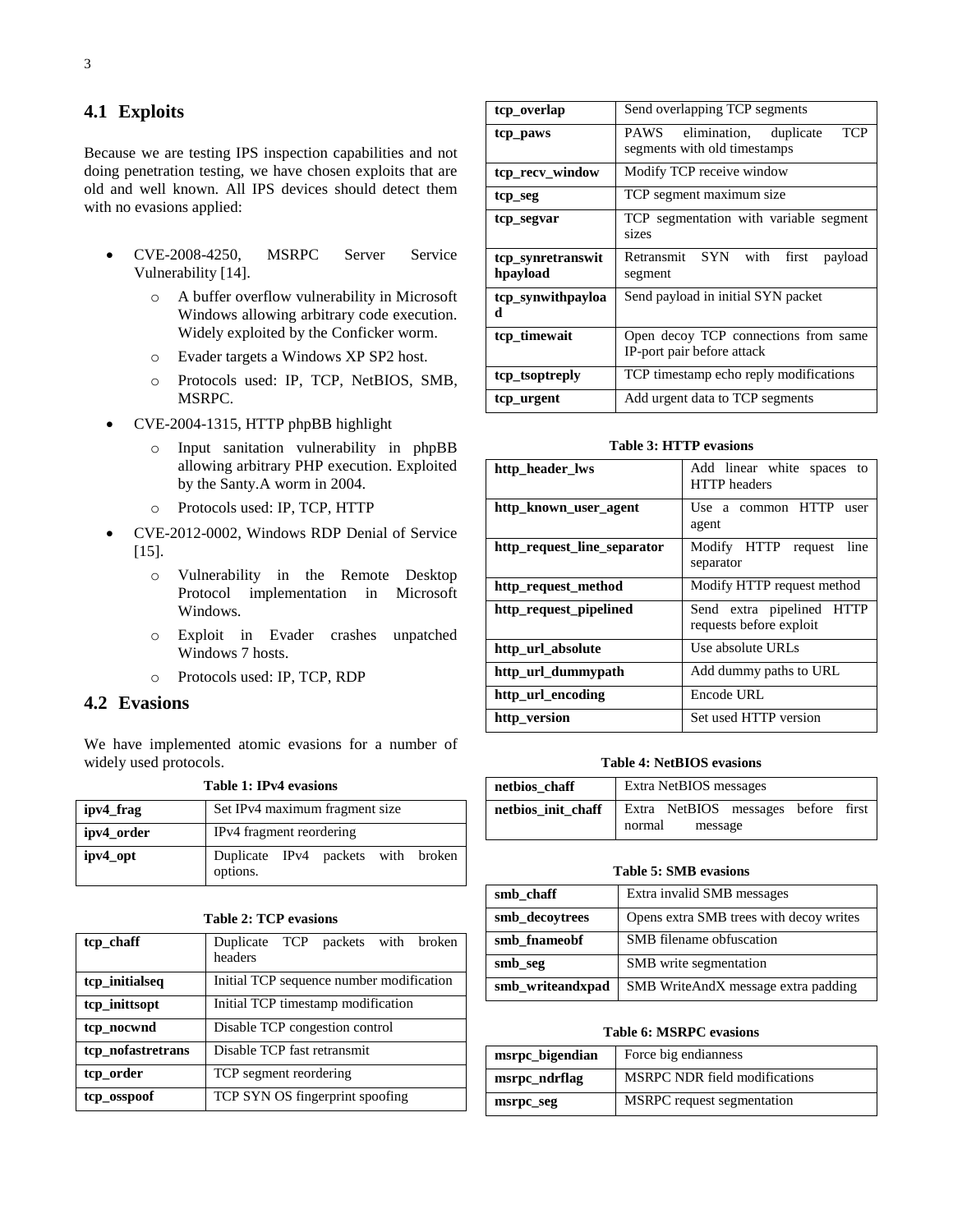## **5. MONGBAT**

Mongbat is an automated test tool that runs multiple instances of Evader in parallel with random evasion combinations. Successful exploits are reported along with a command line for easy repeatability.

A single execution of Evader through Mongbat usually includes the following steps when using an exploit payload that opens a shell:

- Run a clean traffic test with no exploit and no evasions (*optional)*. This is used to test that the victim service is up and reachable. It also verifies that the security device is not blocking the whole service or protocol, and allows normal traffic through. If the clean test is used and it fails, no exploit run is attempted as the service is considered to be down. The clean check cannot be used if the tested security device is configured to block access to the tested vulnerable service.
- Check that the shell port is not open.
- Run exploit with evasions.
- Check if the shell port opened.

If the shell port opened, the victim host was successfully exploited and the security device did not block the attack. Worker threads running Evader use unique source address and shell port combinations to determine which parallel attack succeeded. Running exploits with payloads that do not open a shell are more difficult for automatic testing, and usually require human verification.

Mongbat randomly selects a number of evasions and their parameters for each Evader execution. No special care is taken to produce only evasion combinations that produce legitimate traffic. The victim computer is used to validate working combinations as it will discard broken traffic.

## **6. RESULTS**

Here we present the results of running Mongbat against 9 vendors' commercial IPS devices. The vendors include most Gartner 2012 IPS and 2013 NGFW Magic Quadrant leaders and challengers. The devices have up-to-date software and updates installed. We have attempted to configure the devices for maximum detection and blocking while still allowing the Evader clean check without an exploit to succeed.

We have defined 12 evasion test cases and a baseline test case without evasions. The evasion tests are run with Mongbat so that only the listed evasions are used. If Mongbat does not find a working evasion combination in one minute the test case is marked as failed, otherwise as success. In test cases 6-11 we additionally require that all given evasions be used with the exploit.

**Table 7: Evasion test cases**

| m              | <b>Name</b>                                                     | <b>ID</b> | <b>Name</b>                          |
|----------------|-----------------------------------------------------------------|-----------|--------------------------------------|
| 0              | No evasions                                                     | 7         | $TCP$ PAWS + TSR                     |
| 1              | <b>TCP PAWS</b>                                                 | 8         | $SYN$ retransmit +<br><b>TSR</b>     |
| $\mathfrak{D}$ | SYN retransmit                                                  | 9         | $IPv4$ options +<br><b>TSR</b>       |
| 3              | IP <sub>v</sub> 4 options                                       | 10        | TCP urgent data $+$<br><b>TSR</b>    |
| 4              | TCP urgent data                                                 | 11        | <b>TCP</b> receive<br>window $+$ TSR |
| 5              | TCP receive window                                              | 12        | All listed evasions                  |
| 6              | TCP segmentation and<br>reordering, referred to<br>as TSR later |           |                                      |

All test cases were executed three times per vendor:

- With MSRPC exploit (CVE-2008-4250), no stages used. All evasions are applied for the whole TCP connection. Results in [Table 8](#page-4-0).
- With MSRPC exploit (CVE-2008-4250) using stages. Mongbat can specify that the evasions are applied only during given protocol steps. Results in [Table 9](#page-4-1).
- With HTTP exploit (CVE-2004-1315). As the whole exploit is delivered in a single HTTP GET request no stages are available. All evasions are applied to the whole connection. Results in [Table](#page-4-2)  [10](#page-4-2).

The RDP exploit against CVE-2012-0002 was not used in this test because it is a denial of service attack. Automatically determining which evasion combination was successful is more difficult when the victim host crashes. The exploits used open a specified unique shell port when successful, allowing automatic verification.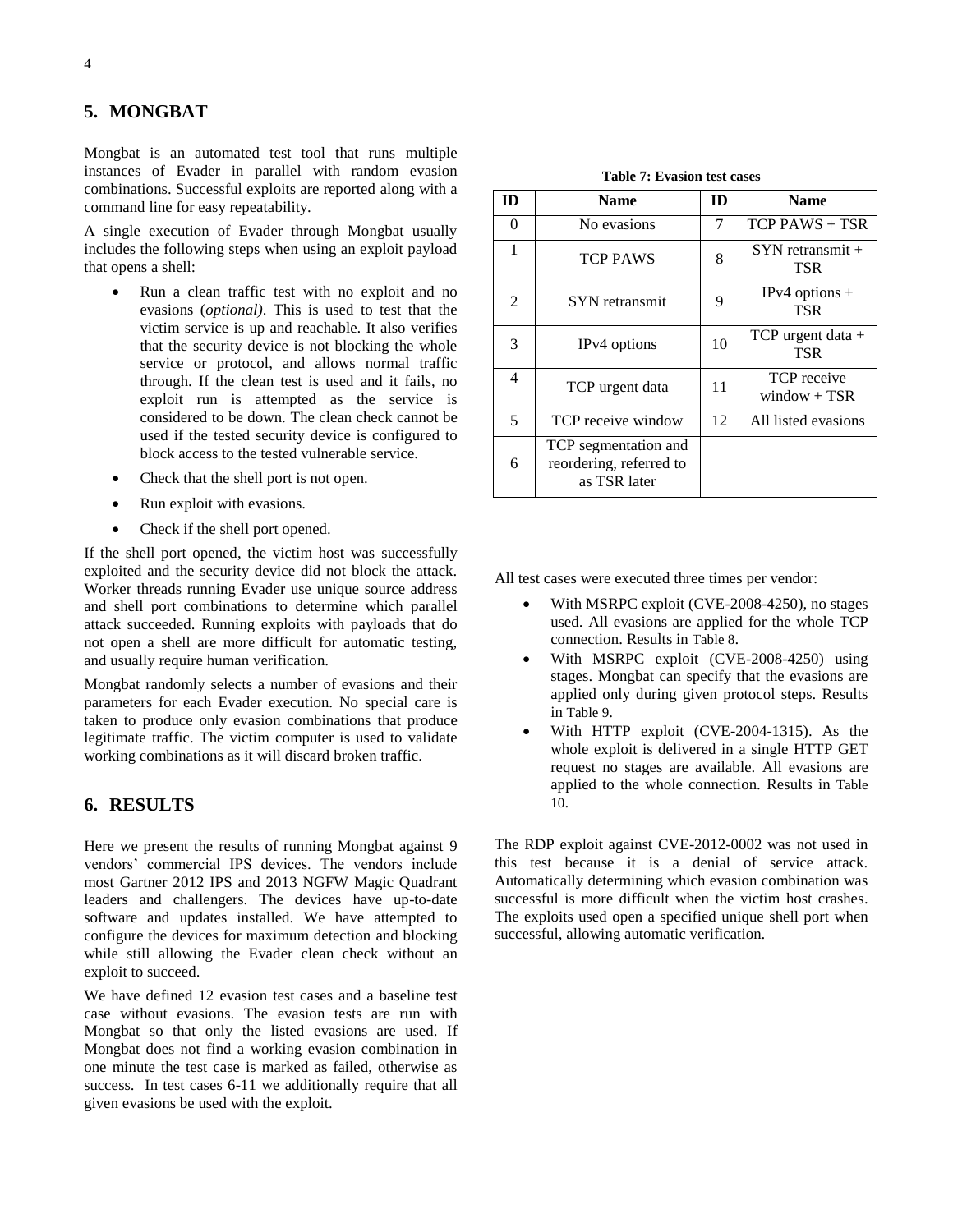| Vendor              |          | Test case index |                |   |                |   |   |   |   |   |               |        |                     |
|---------------------|----------|-----------------|----------------|---|----------------|---|---|---|---|---|---------------|--------|---------------------|
|                     | $\theta$ | $\mathbf{1}$    | $\overline{2}$ | 3 | $\overline{4}$ | 5 | 6 | 7 | 8 | 9 | 1<br>$\Omega$ | 1<br>1 | 1<br>$\overline{c}$ |
| Vendor1             |          |                 |                |   |                |   |   |   |   |   |               |        |                     |
| Vendor <sub>2</sub> |          |                 | X              |   | X              |   | X | X |   | X | X             | X      | X                   |
| Vendor3             |          |                 | X              |   |                |   |   |   |   |   | X             |        | X                   |
| Vendor4             |          | X               |                | X |                |   | X | X |   | X | X             | X      | X                   |
| Vendor <sub>5</sub> |          | X               | X              | X |                |   |   | X |   | X |               |        | X                   |
| Vendor <sub>6</sub> |          |                 |                |   |                | X | X | X |   | X |               | X      | X                   |
| Vendor7             |          | X               | X              | X | X              | X | X | X |   | X | X             | X      | X                   |
| Vendor <sub>8</sub> |          | X               | X              |   | X              | X | X | X |   | X | X             | X      | X                   |
| Vendor9             |          |                 |                |   |                |   |   | X |   |   | X             |        | X                   |

#### <span id="page-4-0"></span>**Table 8: Results for MSRPC exploit against CVE-2008-4250 with no stages used.**

x indicates a successful exploit through IPS device.

empty space indicates IPS blocked all exploit attempts.

<span id="page-4-1"></span>**Table 9: Results for MSRPC exploit against CVE-2008-4250 using stages.** 

| Vendor              |                                                      | Test case index |                |   |   |   |   |                |   |   |               |   |                     |
|---------------------|------------------------------------------------------|-----------------|----------------|---|---|---|---|----------------|---|---|---------------|---|---------------------|
|                     | $\theta$                                             | 1               | $\overline{c}$ | 3 | 4 | 5 | 6 | $\overline{7}$ | 8 | 9 | 1<br>$\Omega$ | 1 | 1<br>$\overline{c}$ |
| Vendor1             |                                                      |                 |                |   |   |   |   |                |   |   |               |   |                     |
| Vendor <sub>2</sub> |                                                      |                 | X              |   | X |   | X | X              | X | X | X             | X | X                   |
| Vendor3             |                                                      |                 | X              |   |   |   |   | X              | X |   | X             |   | X                   |
| Vendor4             |                                                      | X               |                | X |   |   | X | X              | X | X | X             | X | X                   |
| Vendor <sub>5</sub> |                                                      | X               | X              | X |   |   |   | X              | X | X |               |   | X                   |
| Vendor <sub>6</sub> |                                                      |                 |                |   |   | X | X | X              | X | X | X             | X | X                   |
| Vendor7             |                                                      | X               | X              | X | X | X | X | X              | X | X | X             |   | X                   |
| Vendor8             |                                                      | X               | X              |   | X | X | X | X              | X | X | X             | X | X                   |
| Vendor9             |                                                      |                 |                |   |   |   |   | X              | X |   | X             |   | X                   |
|                     | x indicates a successful exploit through IPS device. |                 |                |   |   |   |   |                |   |   |               |   |                     |

empty space indicates IPS blocked all exploit attempts.

All vendors are able to stop the MSRPC exploit with no evasion applied. TCP segmentation and reordering by itself seem to go through most vendors' IPS devices. When this is combined with segments destined for PAWS elimination and applied to stages almost all vendors' inspection can be bypassed.

The MSRPC exploit requires multiple SMB requests and responses before the vulnerability can be exploited. This allows IPS devices to perform protocol validation and possibly terminate evasion attempts during the session setup phase. Evasions using just a small TCP receive window probably cause some devices to lose protocol state due to a failure in parsing server responses.

| Test case index |   |                |   |                |   |   |   |   |   |               |        |                     |
|-----------------|---|----------------|---|----------------|---|---|---|---|---|---------------|--------|---------------------|
| $\theta$        | 1 | $\overline{c}$ | 3 | $\overline{4}$ | 5 | 6 | 7 | 8 | 9 | 1<br>$\theta$ | 1<br>1 | 1<br>$\overline{2}$ |
|                 |   |                |   |                |   |   |   |   |   |               |        |                     |
|                 | X | X              | X | X              | X | X | X |   | X | X             | X      | X                   |
| X               | X |                | X | X              | X | X | X |   | X | X             | X      | X                   |
|                 | X | X              | X | X              | X | X | X |   | X | X             | X      | X                   |
| X               | X | X              | X | X              | X | X | X |   | X | X             | X      | X                   |
| X               | X | X              | X | X              | X | X | X |   | X | X             | X      | X                   |
|                 |   | X              |   | X              |   |   |   |   |   | X             |        | X                   |
| X               | X | X              | X | X              | X | X | X |   | X | X             | X      | X                   |
|                 | X | X              |   |                |   | X | X |   |   | X             | X      | X                   |
|                 |   |                |   |                |   |   |   |   |   |               |        |                     |

<span id="page-4-2"></span>**Table 10: Results for HTTP exploit against CVE-2004-1315.**

empty space indicates IPS blocking all exploit attempts.

All vendors were not able to block the obfuscated HTTP exploit without evasions. The complete set of test cases was still run to see if the devices block some evasions as anomalies. TCP segmentation and reordering was again successful also over HTTP, especially when combined with TCP segments containing urgent data.

In cases when no exploit succeeded Mongbat executed around 500-2000 attempts in the 60 second test period. Most successful evasion combinations were found in 1-10 attempts.

# **7. CONCLUSIONS**

We have highlighted several evasions that work against modern, up-to-date IPS devices. The evasions attack TCP reassembly, which makes them usable with different application protocols, e.g. HTTP, SMB and SIP. We have also described our freely available Evader tool that can be used to reproduce our findings and test the inspection capabilities of security devices.

x indicates a successful exploit through IPS device.